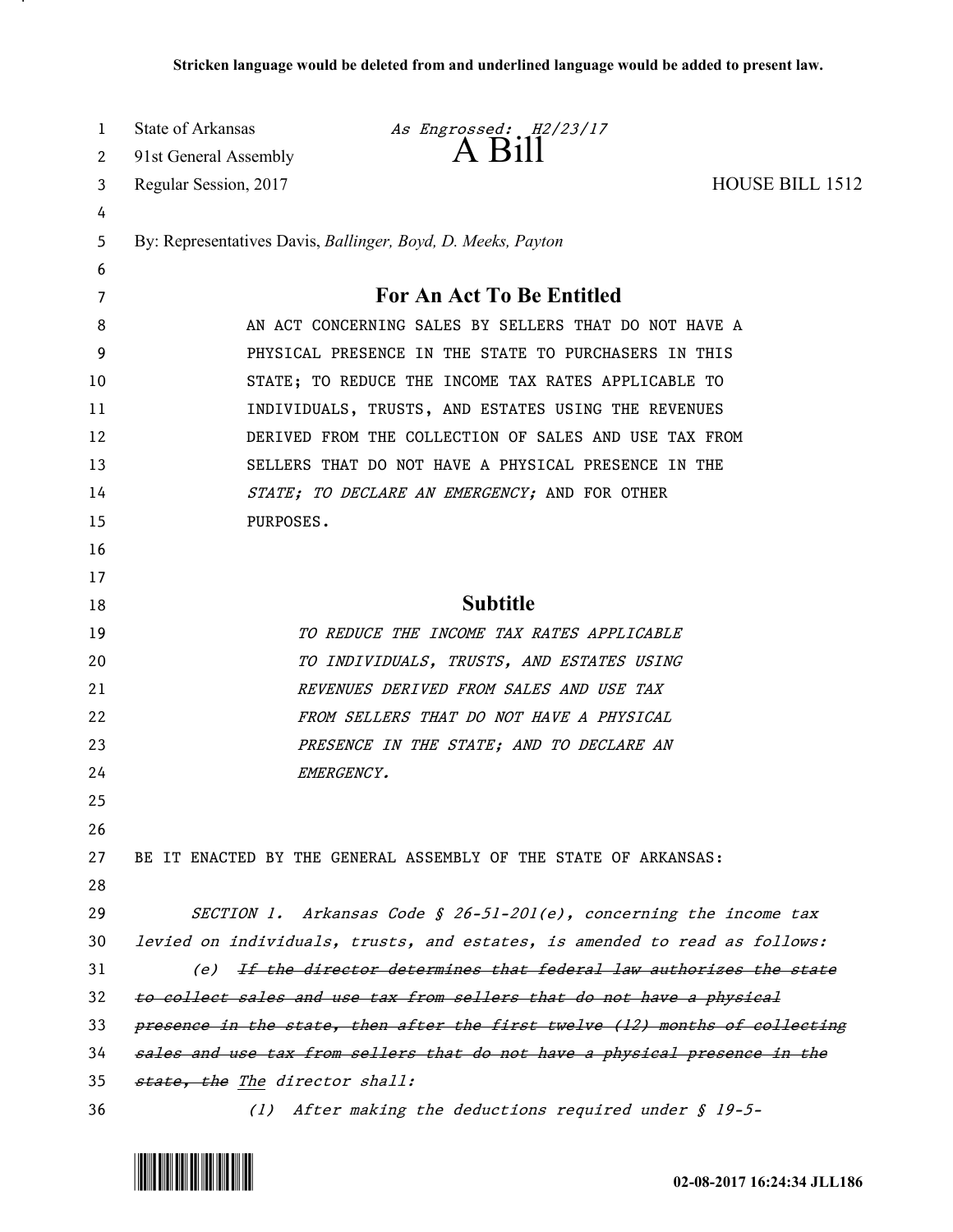As Engrossed: H2/23/17 HB1512

| $\mathbf{1}$ | 202(b)(2)(B)(i), certify to the Governor and the Office of Economic and Tax                        |
|--------------|----------------------------------------------------------------------------------------------------|
| 2            | Policy Arkansas Tax Reform and Relief Legislative Task Force the amount of                         |
| 3            | available net general revenues attributable to the collection of sales and                         |
| 4            | use tax from July 1, 2017, through June 30, 2018, from sellers that: do not                        |
| 5            | have a physical presence in the state during the first twelve (12) months of                       |
| 6            | eollections                                                                                        |
| 7            | (A) Do not have a physical presence in Arkansas;                                                   |
| 8            | (B) Made sales of taxable goods or services, or both, to                                           |
| 9            | Arkansas purchasers; and                                                                           |
| 10           | (C) Began collecting and remitting Arkansas sales and use                                          |
| 11           | taxes on or after January 1, 2017;                                                                 |
| 12           | Use $\frac{any}{x}$ the amount under subdivision (e)(1) of this section<br>(2)                     |
| 13           | that exceeds seventy million dollars (\$70,000,000) to reduce the rate of four                     |
| 14           | and five-tenths percent (4.5%) six and nine-tenths percent (6.9%) in the                           |
| 15           | table contained in subdivision $\left\{\frac{a}{f}\right\}$ (a)(9) of this section equally for all |
| 16           | taxpayers subject to the rate of four and five-tenths percent (4.5%) six and                       |
| 17           | nine-tenths percent (6.9%);                                                                        |
| 18           | (3) Certify the amount of the reduction of the income tax rate                                     |
| 19           | under this subsection to the Governor and the Office of Economic and Tax                           |
| 20           | Policy Arkansas Tax Reform and Relief Legislative Task Force; and                                  |
| 21           | Incorporate the reduced income tax rate into the table<br>(4)                                      |
| 22           | prescribed under subsection (d) of this section, which shall be applicable                         |
| 23           | for each tax year thereafter tax years beginning on and after January 1,                           |
| 24           | 2019.                                                                                              |
| 25           |                                                                                                    |
| 26           | SECTION 2. Arkansas Code Title 26, Chapter 52, Subchapter 2, is                                    |
| 27           | amended to add an additional section to read as follows:                                           |
| 28           | 26-52-211. Inquiry regarding in-state presence.                                                    |
| 29           | The Department of Finance and Administration may inquire as to whether                             |
| 30           | an applicant for or a holder of a permit under this chapter has a physical                         |
| 31           | presence in this state for purposes of administering and collecting sales and                      |
| 32           | use tax.                                                                                           |
| 33           |                                                                                                    |
| 34           | SECTION 3. Arkansas Code § 26-52-317(a), concerning the sales tax                                  |
| 35           | levied on food and food ingredients, is amended to read as follows:                                |
| 36           | $(a)(1)$ $(A)$ The Director of the Department of Finance and Administration                        |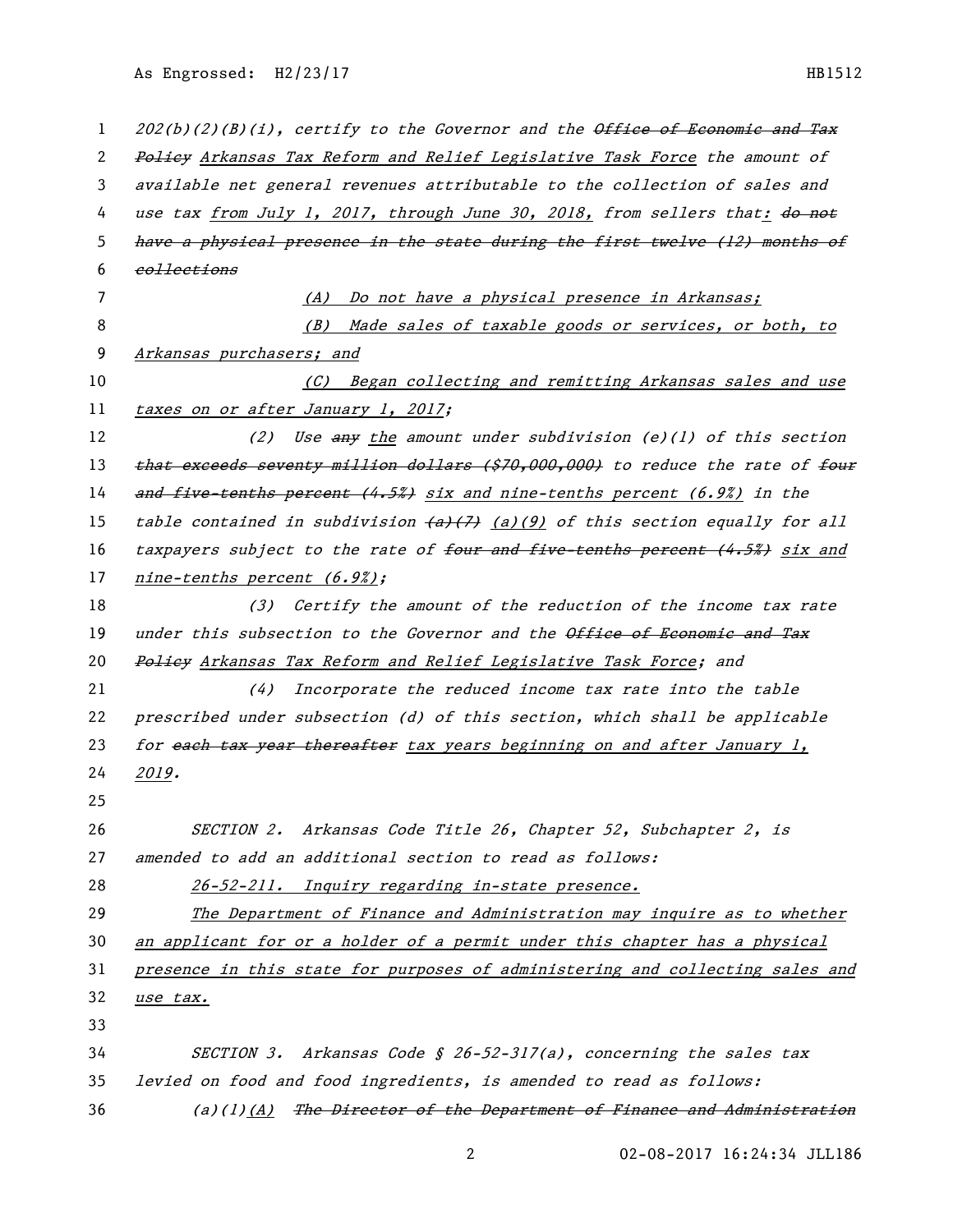1 shall determine the following conditions: 2 (A) That federal law authorizes the state to collect sales 3 and use tax from some or all of the sellers that have no physical presence in 4 the State of Arkansas and that make sales of taxable goods and services to 5 Arkansas purchasers; 6 (B) That initiating the collection of sales and use tax 7 from these sellers would increase the net available general revenues needed 8 to fund state agencies, services, and programs; and 9 (G)(i) That during a six-month consecutive period, the 10 amount of net available general revenues attributable to the collection of 11 sales and use tax from sellers that have no physical presence in the State of 12 Arkansas is equal to or greater than one hundred fifty percent (150%) of 13 sales and use tax collected under subsection (e) of this section and § 26-53-14 145 on food and food ingredients. 15 (*ii)* The director shall make the determination under 16 subdivision (a)(1)(C)(i) of this section on a monthly basis following the 17 determination that the conditions under subdivision (a)(1)(A) of this section 18 have been met. 19 (2)(A) Beginning July 1, 2013, the The director shall make a 20 monthly determination as to whether the aggregate amount of deductions from 21 net general revenues attributable to the following during the most recently 22 ended six-month consecutive period, as compared with the same six-month 23 period in the prior year, has declined by thirty-five million dollars 24 (\$35,000,000) or more: 25 (i) The Educational Adequacy Fund; 26 (ii) Bonds issued under the Arkansas College Savings 27 Bond Act of 1989, § 6-62-701 et seq.; 28 (iii) Bonds issued under the Arkansas Higher 29 Education Technology and Facility Improvement Act of 2005, § 6-62-1101 et 30 seq.; 31 (iv) The City-County Tourist Facilities Aid Fund; 32 (v) Amounts disbursed or approved to be disbursed by 33 the Department of Education for desegregation expenses under any 34 desegregation settlement agreement, as certified by the Treasurer of State 35 and the Chief Fiscal Officer of the State under § 6-20-212; and 36 (vi) Bonds issued under the Arkansas Water, Waste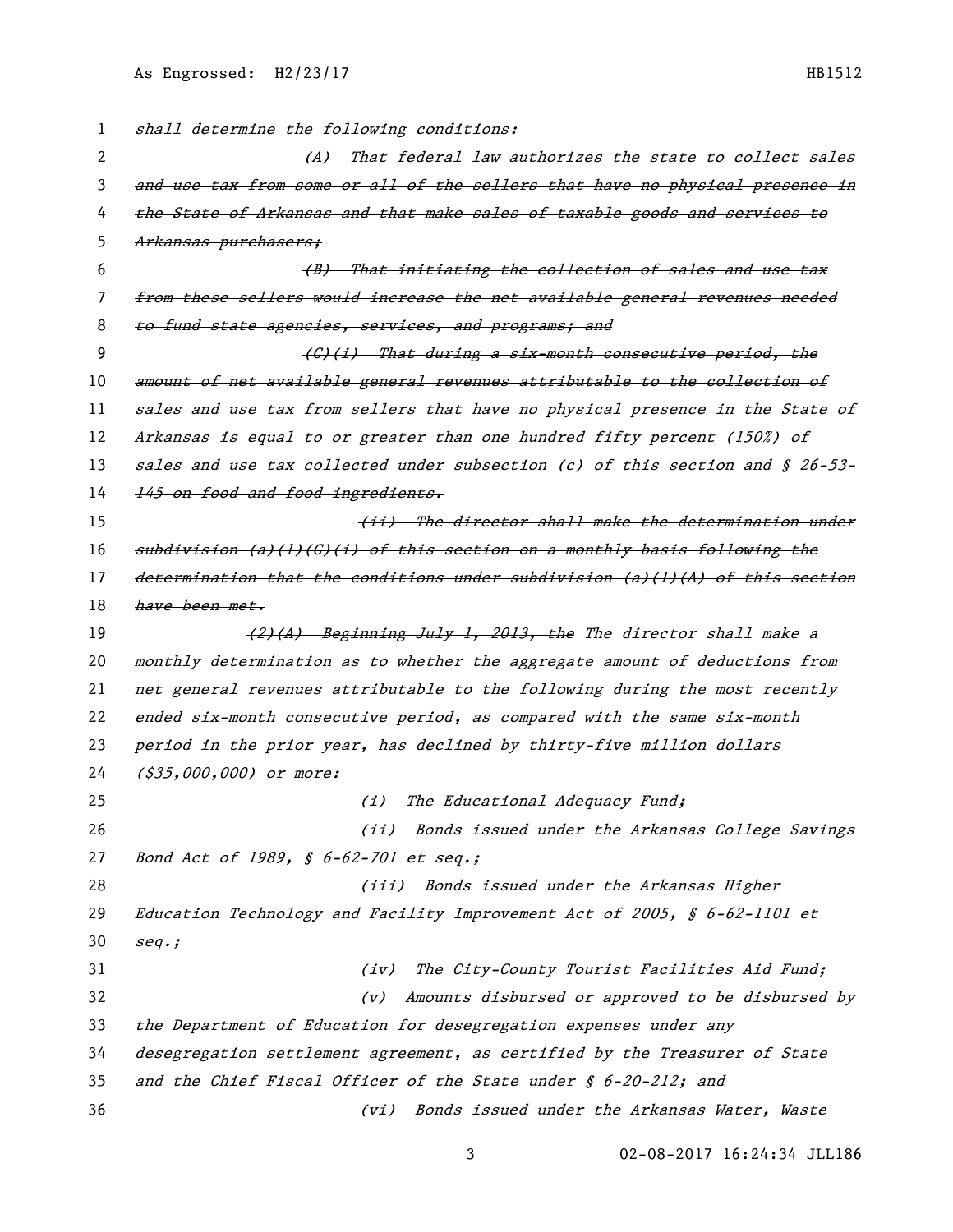Disposal and Pollution Abatement Facilities Financing Act of 1997 and the Arkansas Water, Waste Disposal, and Pollution Abatement Facilities Financing Act of 2007, § 15-20-1301 et seq. (B)(i) In making the determination in this subdivision  $(a)(1)$ , the director shall consider all economic factors existing at the time of the determination that could potentially affect the decline in the aggregate amount of deductions, including without limitation pending litigation. (ii) If the consideration of additional economic 10 factors under subdivision  $\frac{a}{2}(B)(B)(i)$  (a)(1)(B)(i) of this section results in a determination that the decline in the aggregate amount of deductions is not likely to remain at that reduced level, the director shall conclude that 13 the conditions in this subdivision  $\left\{\frac{a}{2}\right\}$  (a)(1) have not been met.  $\left(3\right)$  (2) When the director finds that  $\frac{11}{100}$  of the conditions in 15 either subdivision (a)(1) of this section  $er$  subdivision (a)(2) of this 16 section have been met, then the gross receipts or gross proceeds taxes levied under subsection (c) of this section shall be levied at the rate of zero 18 percent  $(0<sup>x</sup>)$  on the sale of food and food ingredients beginning on the first day of the calendar quarter that is at least thirty (30) days following the 20 determination of the director. 22 SECTION 4. Arkansas Code  $\oint$  26-53-145(a), concerning the compensating use tax levied on food and food ingredients, is amended to read as follows: 24 (a)(1)(A) The Director of the Department of Finance and Administration 25 shall determine the following conditions: 26 (A) That federal law authorizes the state to collect sales 27 and use tax from some or all of the sellers that have no physical presence in the State of Arkansas and that make sales of taxable goods and services to Arkansas purchasers; **(B)** That initiating the collection of sales and use tax from these sellers would increase the net available general revenues needed 32 to fund state agencies, services, and programs; and 33 (G)(i) That during a six-month consecutive period, the amount of net available general revenues attributable to the collection of sales and use tax from sellers that have no physical presence in the State of Arkansas is equal to or greater than one hundred fifty percent (150%) of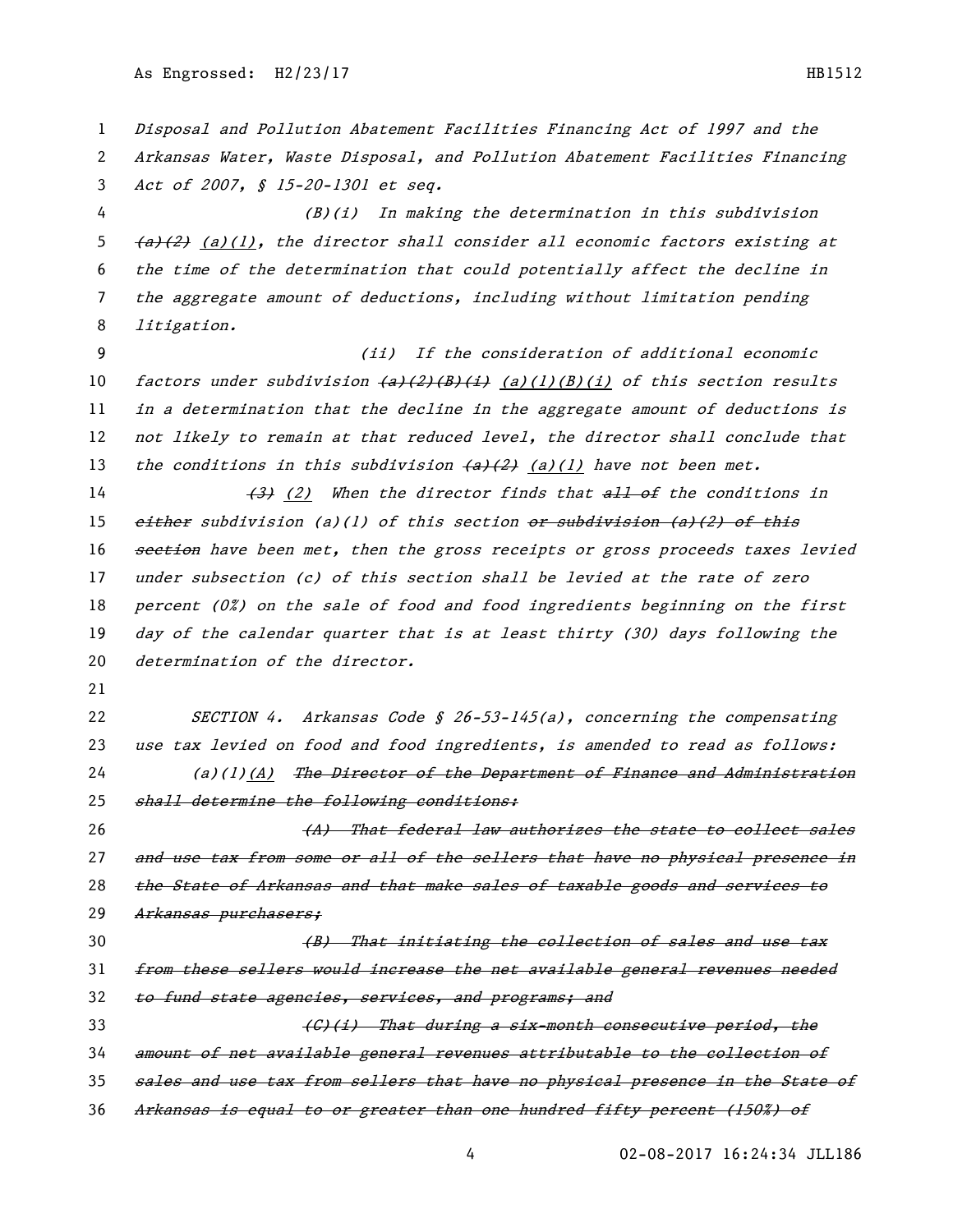1 sales and use tax collected under subsection (c) of this section and § 26-52-2 317 on food and food ingredients. 3 (ii) The director shall make the determination under subdivision (a)(1)(C)(i) of this section on a monthly basis following the 5 determination that the conditions under subdivision (a)(1)(A) of this section have been met. 7 (2)(A) Beginning July 1, 2013, the The director shall make a monthly determination as to whether the aggregate amount of deductions from net general revenues attributable to the following during the most recently ended six-month consecutive period, as compared with the same six-month period in the prior year, has declined by thirty-five million dollars 12 (\$35,000,000) or more: 13 (i) The Educational Adequacy Fund; (ii) Bonds issued under the Arkansas College Savings 15 Bond Act of 1989, § 6-62-701 et seq.; (iii) Bonds issued under the Arkansas Higher Education Technology and Facility Improvement Act of 2005, § 6-62-1101 et seq.; 19 (iv) The City-County Tourist Facilities Aid Fund; (v) Amounts disbursed or approved to be disbursed by the Department of Education for desegregation expenses under any desegregation settlement agreement, as certified by the Treasurer of State 23 and the Chief Fiscal Officer of the State under § 6-20-212; and (vi) Bonds issued under the Arkansas Water, Waste Disposal and Pollution Abatement Facilities Financing Act of 1997 and the Arkansas Water, Waste Disposal, and Pollution Abatement Facilities Financing 27 Act of 2007, § 15-20-1301 et seq. 28 (B)(i) In making the determination in this subdivision  $(a)(1)$ , the director shall consider all economic factors existing at the time of the determination that could potentially affect the decline in the aggregate amount of deductions, including without limitation pending litigation. (ii) If the consideration of additional economic 34 factors under subdivision  $\frac{a}{2}(B)(B)(i)$  (a)(1)(B)(i) of this section results in a determination that the decline in the aggregate amount of deductions is not likely to remain at that reduced level, the director shall conclude that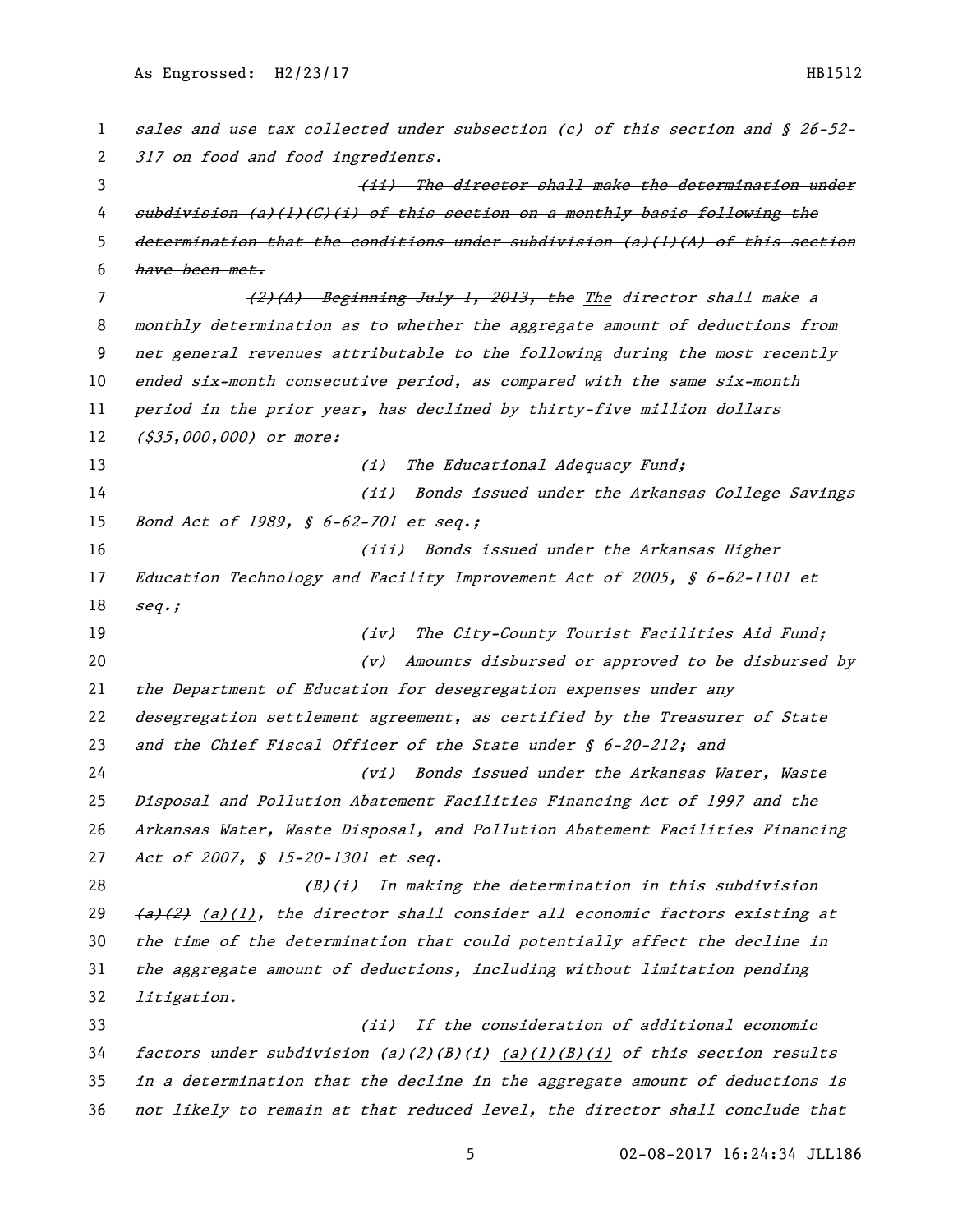1 the conditions in this subdivision  $\left\langle a\right\rangle (2)$  (a)(1) have not been met. 2 (3) When the director finds that all of the conditions in 3 either subdivision (a)(1) or subdivision (a)(2) of this section have been met, then the compensating use taxes levied under subsection (c) of this section shall be levied at the rate of zero percent (0%) on the sale of food and food ingredients beginning on the first day of the calendar quarter that is at least thirty (30) days following the determination of the director. SECTION 5. DO NOT CODIFY. Distribution of sales and use taxes 10 collected by remote sellers. (a) As used in this section, "new remote seller" means a seller who: 12 (1) Does not have a physical presence in Arkansas; (2) Made sales of taxable goods or services, or both, to Arkansas purchasers; and (3) Began collecting and remitting Arkansas sales and use taxes 16 on or after January 1, 2017. (b) Beginning in July 2017, by July 31 and January 31 of each year, 18 the Director of the Department of Finance and Administration shall certify the following information to the Governor and the Arkansas Tax Reform and Relief Legislative Task Force for the January-June and July-December time 21 periods, respectively: 22 (1) The total number of new remote sellers; and 23 (2) After making the deductions required under § 19-5-  $202(b)(2)(B)(i)$ , the total sales and use tax revenue collected and remitted 25 by the new remote sellers. 26 (c) The director shall transfer the amount certified for each time period under subsection (b) of this section to the Treasurer of State to be 28 deposited into the Long Term Reserve Fund. 29 (d) This section expires February 1, 2019. SECTION 6. EMERGENCY CLAUSE. It is found and determined by the General Assembly of the State of Arkansas that income tax rates for Arkansas residents are too high in comparison to the income tax rates in surrounding states; that these burdensome income tax rates prevent Arkansas from being competitive with surrounding states in the region; that the state anticipates an increase in sales and use tax revenue from sellers that do not have a